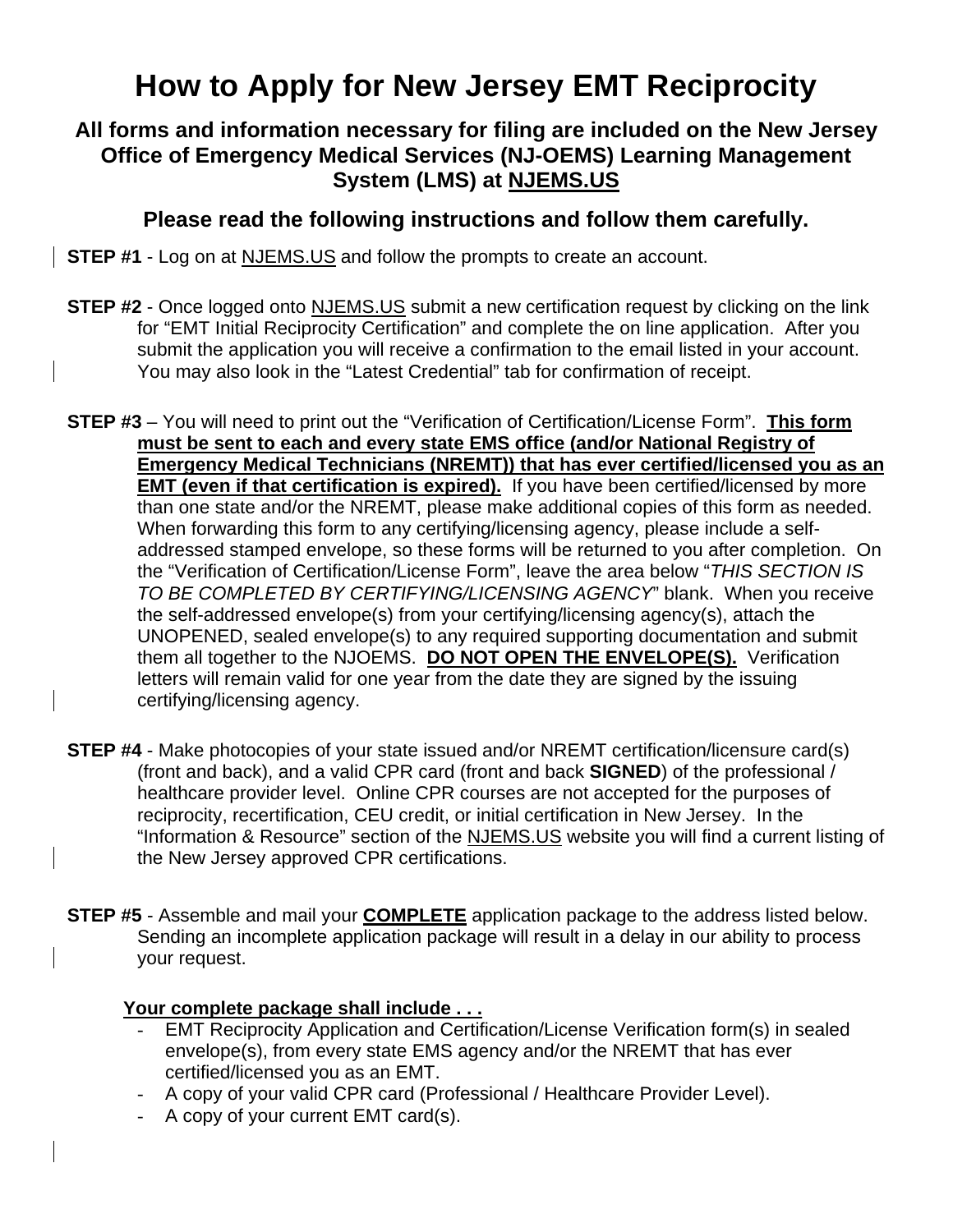Mail to: EMT Reciprocity Applications New Jersey Department of Health and Senior Services Office of Emergency Medical Services PO Box 360 Trenton, NJ 08625-0360

- **STEP #6** Once your application package has been received and approved by NJ OEMS, you will be notified by NJ OEMS that you are eligible to register for an approved Refresher Course. You will find a list of Refresher classes in the "Class and Exam Schedules" section of NJEMS.US *.* EMT reciprocity applicants are required to successfully complete a NJ-OEMS approved refresher program. Please **DO NOT** register for the refresher course until you have been approved by the New Jersey Office of Emergency Medical Services.
- **STEP #7** Once you have successfully completed a NJ-OEMS approved refresher course, you will be eligible to register for a New Jersey EMT Certification Examination by logging onto your account at **NJEMS.US**, clicking on "Class and Exam Schedules", selecting the EMT Certification Exam Schedule and registering for an examination. Reciprocity applicants validly certified/licensed as an *"EMT-Basic" (1994 DOT National Standard Curriculum*) **MUST** successfully complete a New Jersey State approved refresher program followed by successful completion of the New Jersey EMT Written Certification Examination, with a score of 70% or higher.

## **YOUR EXISTING OUT-OF-STATE AND/OR NREMT, EMT, EMT-BASIC, or PARAMEDIC CERTIFICATION MUST REMAIN CURRENT THROUGHOUT THE ENTIRE RECIPROCITY PROCESS.**

## **Exemptions from the New Jersey State EMT Refresher Course & Written Certification Exam**

Reciprocity applicants validly certified/licensed as an *"EMT" (2009 National Educational Standards)* from any state/US territory and/or the NREMT will be permitted to obtain a New Jersey EMT certification without having to complete the refresher course or the state written examination. All applicants must complete the verification process. Your NJ certification expiration date will be based upon the issuance date of your state/US territory and/or NREMT certification/license.

## **EMT CERTIFICATION EXAMINATION**

This written examination is a 100 question multiple choice exam based on the objectives of the 2005 National Core Content, 2007 National Scope of Practice Model, 2009 National Education Standards, and the 2010 American Heart Association Emergency Cardiac Care Guidelines, and is divided into the following categories:

- 1. Preparatory
- 2. Airway
- 3. Patient Assessment
- 4. Medical/Behavioral Emergencies and OB-GYN